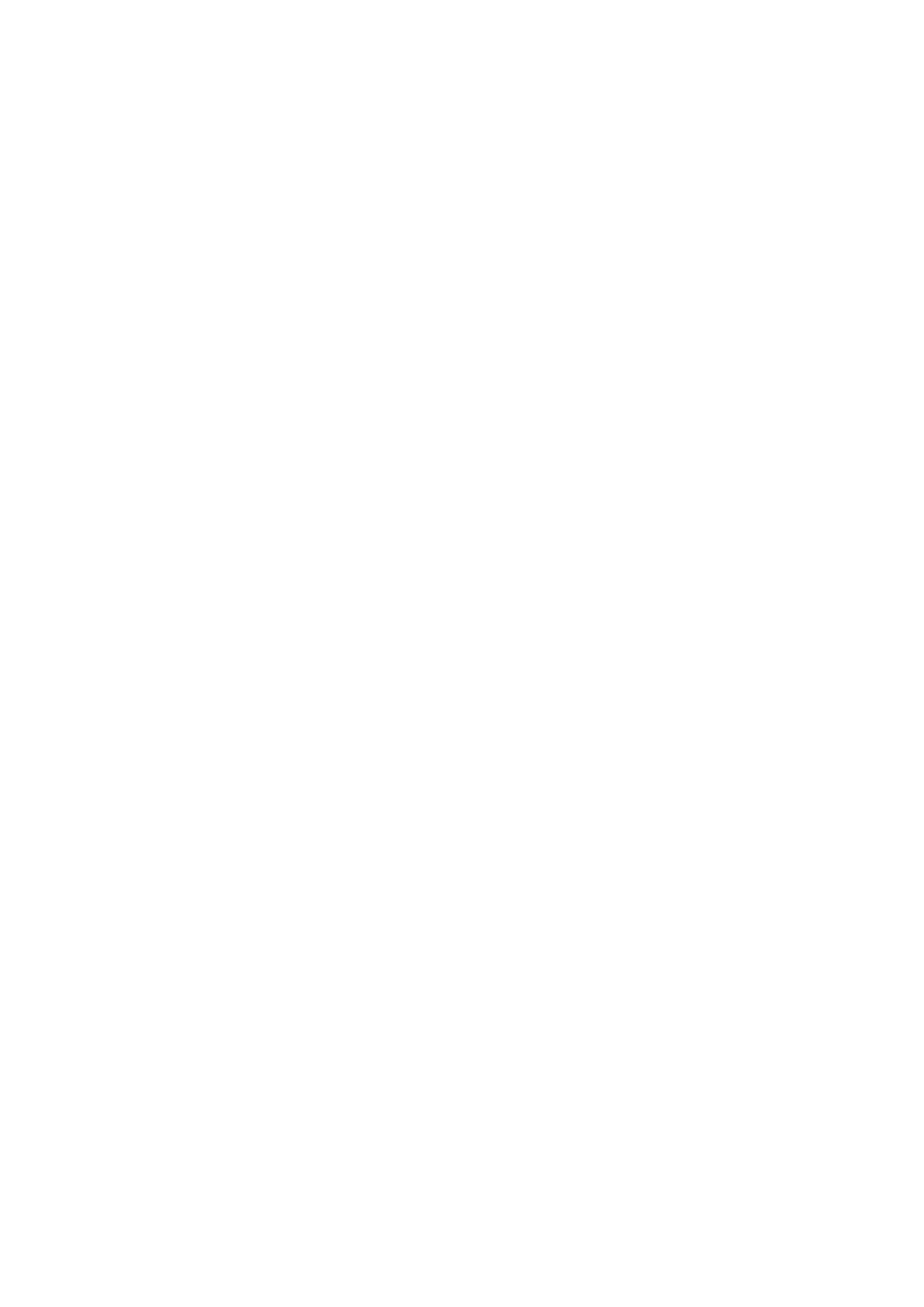

There were no apologies.

## **2 Declaration of Interest**

There were no declarations of interest.

### **3 Confirmation of Minutes**

Resolution number IMSB/2019/49

MOVED by IMSB Member L Ngamane, seconded by Tony Kake:

That the Independent Māori Statutory Board:

 a) confirm the ordinary minutes of its meeting, held on Monday, 7 October 2019, including the confidential section, as a true and correct record.

#### **CARRIED**

#### **4 Extraordinary Business**

There was no extraordinary business.

#### **5 Election of Chairperson**

The Chief Executive Officer, Independent Māori Statutory Board called for nominations for the position of the Chairperson.

Member L Ngamane nominated David Taipari as Chairperson. Member T Henare seconded the nomination.

#### **Resolution number IMSB/2019/50**

**Member David Taipari was declared appointed as the Chairperson of the Independent Māori Statutory Board in accordance with Schedule 2, clause 12 (2) (a) (b) Local Government (Auckland Council) Act 2009.**

### **CARRIED**

#### **6 Election of Deputy Chairperson**

# **Ngā tūtohunga**

**Recommendation/s**

The Chairperson called for nominations for the position of the Deputy Chairperson.

Chairperson D Taipari nominated Tau Henare as Deputy Chairperson. Member T Kake seconded the nomination.

**Resolution number IMSB/2019/51**

**Member Tau Henare was declared appointed as the Deputy Chairperson of the Independent Māori Statutory Board in accordance with Schedule 2, clause 12 (2) (a) (b) Local Government (Auckland Council) Act 2009.**

# **CARRIED**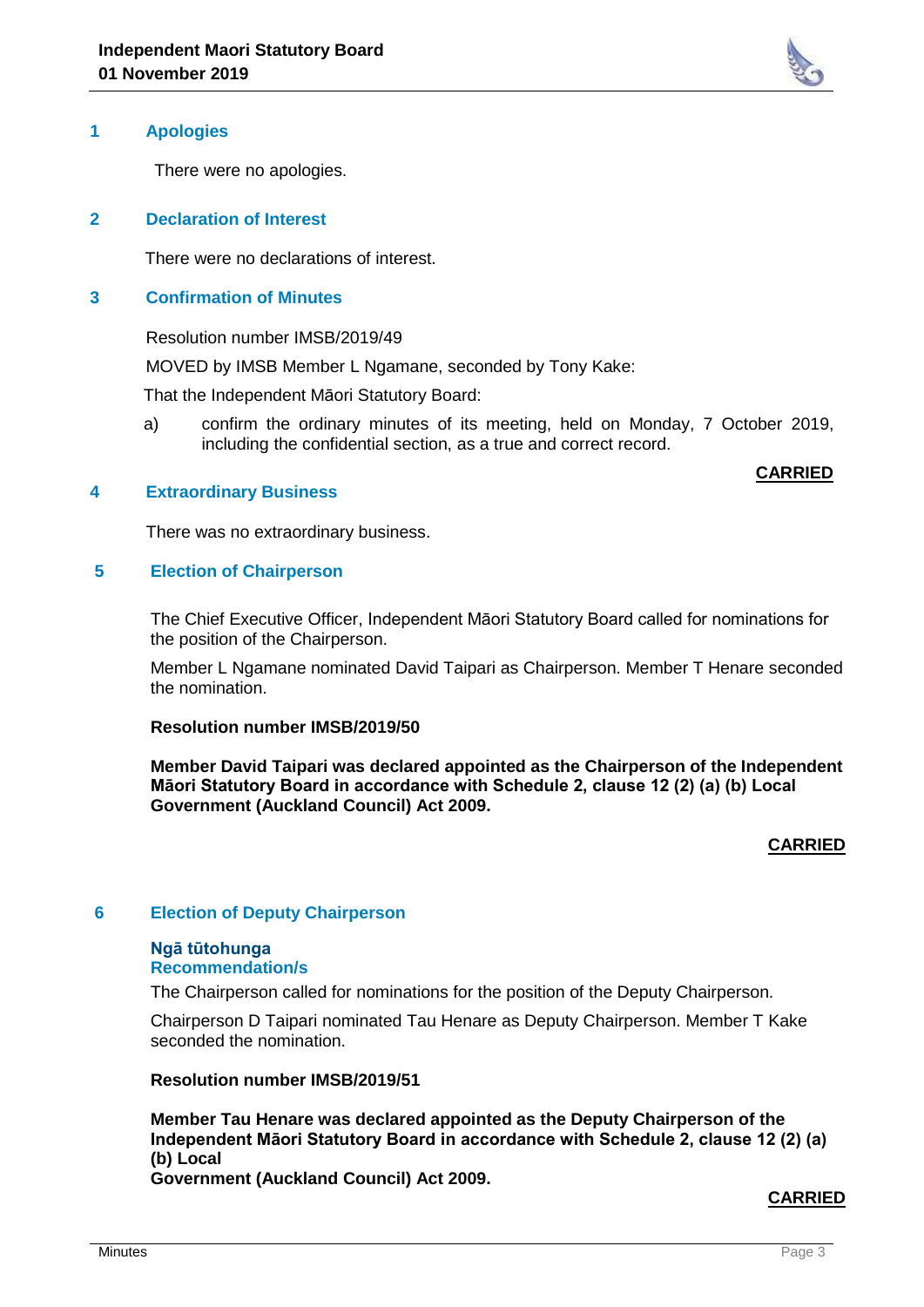

## **Ngā tūtohunga Recommendation/s**

## **Resolution number IMSB/2019/52**

MOVED by Deputy Chairperson T Henare, seconded by L Ngamane :

That the Independent Māori Statutory Board:

- a) receives the report Independent Māori Statutory Board Schedule of Meetings 2019/2020
- b) accepts the Independent Māori Statutory Board Schedule of Meetings 2019/2020, with an additional meeting held on 18 November 2019 and the deletion of the meeting scheduled for 2 December 2019.

## **CARRIED**

## **8 Briefing for the Incoming Board issues, opportunities and new directions**

#### **Ngā tūtohunga Recommendation/s**

## **Resolution number IMSB/2019/53**

MOVED by IMSB Member L Ngamane, seconded by T Kake:

That the Independent Māori Statutory Board:

- a) receive the report on Issues and Opportunities 2019-22
- b) note that there will be a report on the December 2019 Board agenda on an approach to updating the Schedule of Issues of Significance Actions.

# **CARRIED**

# **9 International Travel Approval - D Tamaariki**

#### **Ngā tūtohunga Recommendation/s**

#### **Resolution number IMSB/2019/54**

MOVED by IMSB Member G Wilcox, seconded by T Kake:

That the Independent Māori Statutory Board:

- a) receive the report
- b) approve international travel for Principal Adviser, Donna Tamaariki to attend a series of business and networking events to promote Maori identity in Hong Kong, 08 – 13 November 2019

# **CARRIED**

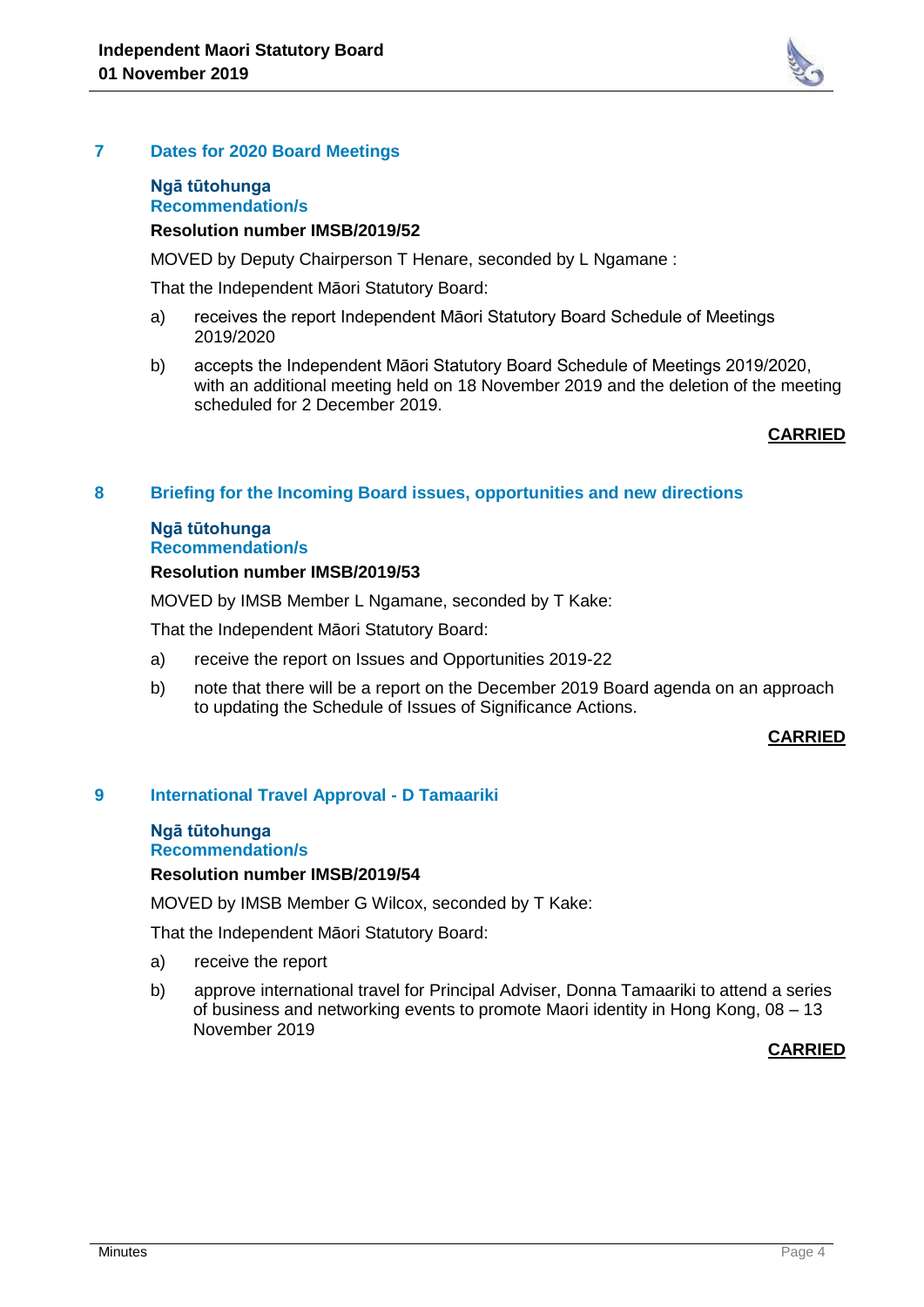

## **10 Auckland Māori Housing Summit Proposal approval for March 2020**

# **Ngā tūtohunga**

# **Recommendation/s**

# **Resolution number IMSB/2019/55**

MOVED by IMSB Member T Henare, seconded by G Wilcox:

That the Independent Māori Statutory Board:

- a) receive the report Auckland Māori Housing Summit Proposal
- b) agree that the Board coordinate an Auckland Maori Housing Summit in March 2020 subject to venue availability.

# **CARRIED**

# **11 Procedural motion to exclude the public**

## **Resolution number IMSB/2019/56**

MOVED by IMSB Member L Ngamane, seconded by Deputy Chairperson T Henare:

That the Independent Maori Statutory Board:

- a) exclude the public from the following part(s) of the proceedings of this meeting.
- b) agree that <<ENTER NAME, TITLE OF PERSON>> be permitted to remain for Confidential Item <<CONFIDENTIAL ITEM NO.>>:<<ITEM TITLE>> after the public has been excluded, because of their knowledge of <<SPECIFY>>, which will help the Independent Maori Statutory Board in its decision-making.

The general subject of each matter to be considered while the public is excluded, the reason for passing this resolution in relation to each matter, and the specific grounds under section 48(1) of the Local Government Official Information and Meetings Act 1987 for the passing of this resolution follows.

This resolution is made in reliance on section 48(1)(a) of the Local Government Official Information and Meetings Act 1987 and the particular interest or interests protected by section 6 or section 7 of that Act which would be prejudiced by the holding of the whole or relevant part of the proceedings of the meeting in public, as follows:

| Reason for passing this resolution                                                                                                                                                 | Particular interest(s) protected                                                                                                                                                                                                                                                                                                                                                                                                                                                                                                            | Ground(s) under section 48(1) for                                                                                                                                                               |
|------------------------------------------------------------------------------------------------------------------------------------------------------------------------------------|---------------------------------------------------------------------------------------------------------------------------------------------------------------------------------------------------------------------------------------------------------------------------------------------------------------------------------------------------------------------------------------------------------------------------------------------------------------------------------------------------------------------------------------------|-------------------------------------------------------------------------------------------------------------------------------------------------------------------------------------------------|
| in relation to each matter                                                                                                                                                         | (where applicable)                                                                                                                                                                                                                                                                                                                                                                                                                                                                                                                          | the passing of this resolution                                                                                                                                                                  |
| The public conduct of the part of<br>the meeting would be likely to result<br>in the disclosure of information for<br>which good reason for withholding<br>exists under section 7. | s7(2)(f)(ii) - The withholding of the<br>information is necessary to<br>maintain the effective conduct of<br>public affairs through the protection<br>of such members, officers.<br>employees and persons from<br>improper pressure or harassment.<br>In particular, the report contains<br>$s7(2)(f)(i)$ – The free and frank<br>expression of opinions by or<br>between or to members of officers<br>or employees of any local authority,<br>or any persons to whom section 2<br>(5) of this act applies, in the course<br>of their duty. | s48(1)(a)<br>The public conduct of the part of<br>the meeting would be likely to result<br>in the disclosure of information for<br>which good reason for withholding<br>exists under section 7. |

# **C1 Draft FY18/19 Annual Report sign off**